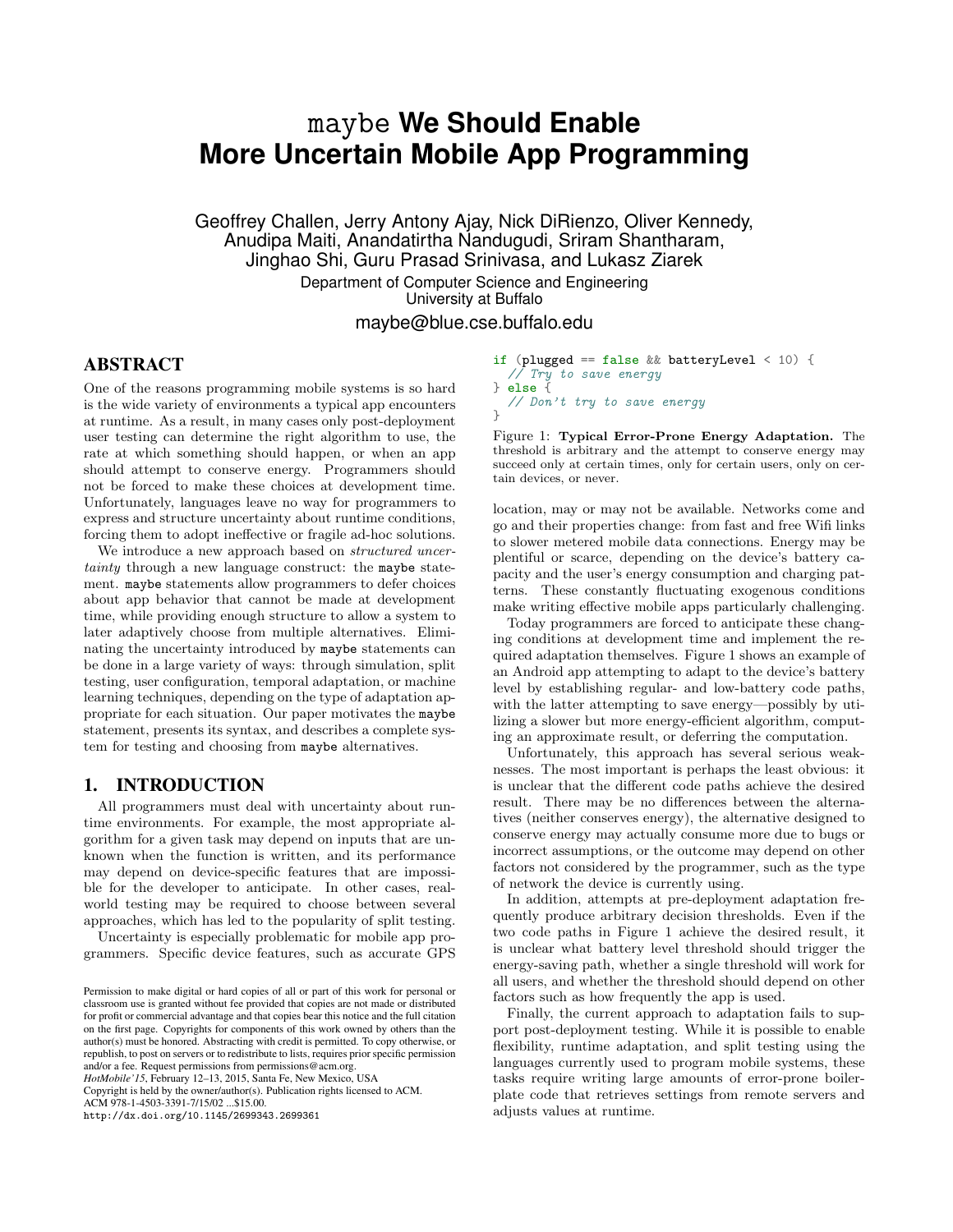```
maybe {
 // Try to save energy (Alternative 1)
} or {
 // Don't to save energy (Alternative 2)
}
```
Figure 2: Example maybe Statement. The programmer provides multiple alternatives. The system determines how to choose between them.

The root of the problem is that today's languages force programmers to be certain at a moment when they cannot be: at development time. While this problem is endemic to existing programming languages, when developing mobile apps it is magnified by the amount of variation developers must confront. Our solution is simple: (1) provide developers with a way to express structured uncertainty, and (2) use the resulting flexibility to enable a large array of downstream tools for resolving uncertainty by choosing from the alternatives provided by the developer.

In this paper, we present a novel a language construct for expressing structured uncertainty: the maybe statement. Unlike previous approaches to adaptation that relied on language support, maybe does not encourage programmers to provide more information about their app to allow the compiler to improve performance or guarantee correctness. Rather, maybe allows the programmer to express and structure uncertainty by providing two or more different *alterna*tives implementing multiple approaches to runtime adaptation. Together, multiple alternatives can produce the same energy-performance or energy-accuracy tradeoffs described previously. Conceptually, maybe extends the process of compilation and optimization to include post-deployment testing while also enabling flexible adaptation that may produce per-user, per-device, or time-varying decisions.

Figure [2](#page-1-0) shows how our earlier example can be easily rewritten using a maybe statement. Unlike the previous example, maybe does not rely on the developer to implement a decision process or correctly predict the effects of each alternative. Instead, the maybe system makes runtime choices about which alternative to use by measuring the tradeoffs produced by each alternative and (in this case) activating an energy-saving alternative when appropriate. When they are unsure what to do, all developers have to do is provide alternatives; the maybe system does the rest. maybe allows developers to respond to uncertainty with flexibility, which is used to enable testing-driven adaptation.

The rest of our paper is structured as follows. We begin by providing a more complete description of the maybe statement in Section [2.](#page-1-1) Section [3](#page-2-0) describes several techniques for transforming development-time uncertainty into runtime certainty. We continue by describing several example use cases in Section [4,](#page-4-0) discussing the implications of the maybe statement in Section [5,](#page-4-1) and presenting related work in Section [6.](#page-5-0) We conclude in Section [7.](#page-5-1)

# <span id="page-1-1"></span>2. MAYBE STATEMENT SEMANTICS

To begin we provide an overview of the maybe statement's semantics describing how it allows developers to structure uncertainty. We refer to each of the values or code paths a maybe statement can choose from as an alternative.

### 2.1 Setting Variables

Variables can be used to represent uncertainty. Examples include an integer storing how often a timer should trigger

```
// Setting variables
int retryInterval = maybe 1-16;
String policy = maybe "auto", "quality", "perf";
// Function alternatives
Qmaybe
int myFunction(int a) { /* First alternative */ }
Cmaybe
int myFunction(int a) { /* Second alternative */ }
// Inlining evaluation code
maybe {
  ret = fastPowerHungryAlgorithm(input);
} or {
 ret = slowPowerEfficientAlgorithm(input);
} evaluate {<br>return { ""repeat": false,
           "score" : nanoTime() + powerDrain() }
}
```


communication with a remote server, or a string containing the name of a policy used to coordinate multiple code blocks throughout the app. Figure [3](#page-1-2) shows examples of an integer that can take on values between 1 and 16, and a string that be set to either "auto", "quality", or "perf".

# 2.2 Controlling Code Flow

Code flow can also represent uncertainty. Examples include using multiple algorithms to compute the same result or multiple code paths representing different tradeoffs between performance, energy, and quality. Figure [2](#page-1-0) shows the maybe statement in its simplest form, controlling execution of multiple code blocks. If multiple alternatives are specified, the system chooses one to execute; if only one alternative is specified, the system chooses whether or not to execute it. Single-alternative maybe statements can encapsulate or reorganize logic that does not affect correctness, but may (or may not) produce some desirable outcome.

Figure [3](#page-1-2) shows several extensions of the maybe statement providing syntactic sugar. maybe function annotations allow uncertainty to be expressed at the function level, with the alternatives consisting of multiple function definitions with identical signatures. maybe statements that require custom evaluation logic can include an evaluate block as shown in the final example. evaluate blocks provide app-specific a posteriori logic to evaluate the selected alternative. The evaluate block must return a single JSON object with two components: (1) a positive integer score, with smaller being better; (2) and a boolean repeat indicating whether the system must use the same alternative next time. Hints and custom evaluation logic can also be applied to other types of maybe statements through annotations.

While it should be possible to nest maybe statements, it may require compiler support to provide guarantees about how maybe decisions are maintained across multiple code blocks. As we gain more experience with our rewrite-based prototype, described next in Section [3,](#page-2-0) we will revisit the question of nesting in future compiler-based maybe systems.

As a final remark, note that structured uncertainty is not randomness. Randomness weights multiple options statically—there is no right or wrong decision. In contrast, the maybe statement indicates that during any given execution one alternative may better than the others. The goal of the system is to determine which one.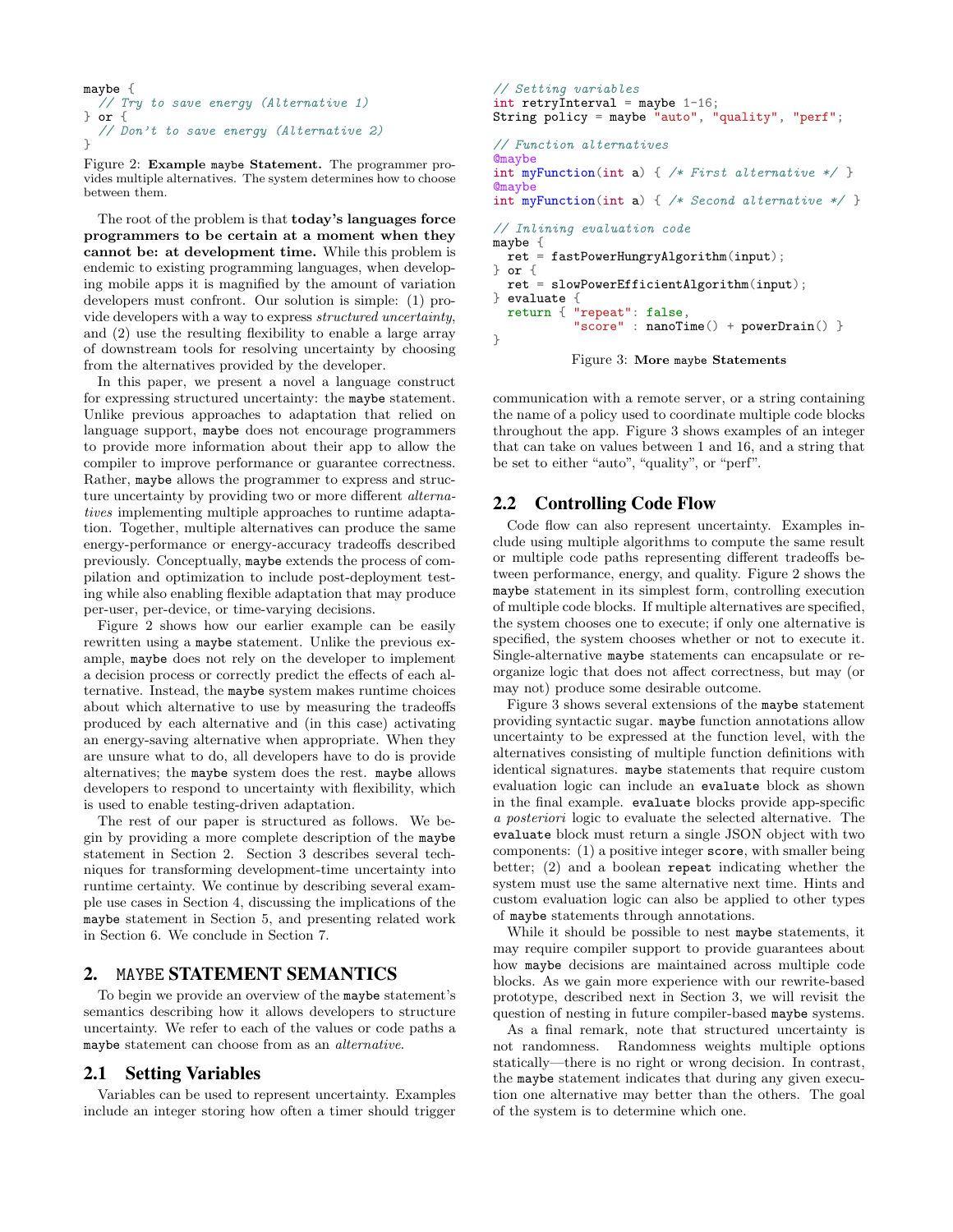# <span id="page-2-0"></span>3. FROM UNCERTAINTY TO CERTAINTY

While maybe allows programmers to specify multiple alternatives, ultimately only one alternative can be executed at runtime. Either a single, globally-optimal alternative must be identified, or a deterministic decision procedure must be developed. Before discussing options for adapting an app to its runtime environment, we first explain our runtime's support for maybe alternatives, including a posteriori evaluation and data collection. Then, we discuss how maybe testing enables a variety of different adaptation patterns.

# 3.1 Evaluating Alternatives

The optional evaluate block of a maybe statement allows programmers to provide app-specific a posteriori evaluation logic. However, in many cases, we expect that maybe statements will be used to achieve common objectives such as improving performance or saving energy. To streamline application development, our current system evaluates maybe statements without a evaluate block by measuring both energy and performance. In cases where one alternative optimizes both, that alternative will be used—although the decision may still be time-varying due to dependence on time-varying factors such as network availability. When alternatives produce an energy-performance tradeoff we are exploring several options, including collapsing both metrics into a single score by computing the energy-delay product (EDP) of each alternative, or allowing users to set a per-app energy or performance preference.

evaluate blocks can also record other information to aid adaptation. While the score value is used to evaluate the alternative, the entire JSON object returned by the evaluate block is delivered to the developer for later analysis. This allows maybe statements to be connected with end-toend app performance metrics not visible on the device. We expect that some evaluate blocks may need to know which alternative was executed to compute a score—for example, if the two alternatives produce different quality output. We are exploring the use of automatically-generated labels to aid this process.

If a maybe alternative throws an error, the system will bypass the evaluate block and give it the worst possible score. By integrating a form of record-and-replay [\[5\]](#page-5-2), it may be possible to roll back the failed alternative and retry another. While maybe is intended to enable adaptation, not avoid errors, the existence of other alternatives provides a way to work around failures caused by uncertainty. Fault tolerance may also encourage developers to use maybe statements to prototype alternatives to existing well-tested code.

A final question concerns when a maybe alternative should be evaluated. Some alternatives may require evaluation immediately after execution. Others may require repeated execution over a longer period of time to perform a fair comparison. As described previously, evaluate blocks can indicate explicitly whether or not to continue evaluating the alternative, and we are determining how to make a similar choice available to maybe statements without evaluate blocks. In addition, evaluate blocks can store state across multiple alternative executions allowing them to evaluate not only micro- but also macro-level decisions. In both cases, however, the maybe system allows developers continuous perstatement control over alternative choice and evaluation as described in more detail later in this section.

# 3.2 maybe Alternative Testing

We next describe the pre- and post-deployment testing that helps developers to design an adaptation policy, a strategy for ultimately selecting between alternatives. While the maybe system automates many of the tedious tasks normally associated with large-scale testing, we still provide ways for the developer to guide and control any step in the process.

#### *3.2.1 Runtime control*

To begin, we briefly outline how our Android prototype implements the maybe statement. We (1) rewrite each maybe conditional to an if-else statement controlled by a call into the maybe system and (2) generate a similar setter for each maybe variable. Variable values and code branches are now all under the control of a separate maybe service which can be deployed as a separate app or incorporated into the Android platform. It is responsible for communicating with the global maybe server to retrieve adaptation parameters for all maybe-enabled apps on the smartphone. When possible, we avoid interprocess communication during each maybe decision by caching decisions in the app, with the maybe service delivering cache invalidation messages when particular decisions change. The maybe service tracks when alternative decisions change, runs evaluate evaluation logic when appropriate, and returns testing results to the maybe server.

Because unexpected runtime variable changes could cause crashes or incorrect behavior, we only alter maybe variables when they are (re)initialized, not at arbitrary points during execution. If the app wants to enable periodic readaptation of certain variables, such as the interval controlling a timer, it can do so by periodically resetting the value using another maybe statement. This ensures that maybe variables only change when expected.

#### *3.2.2 Simulation or emulation*

Pre-deployment simulation or emulation may provide a way to efficiently evaluate maybe statements without involving users. Building simulation environments that accurately reflect all of the uncertainties inherent to mobile systems programming, however, is difficult. To complicate matters, maybe alternatives may depend on details of user interaction that are difficult to know a priori, particularly when new apps or features are being developed. So in most cases we believe post-deployment testing will be required.

However, pre-deployment testing may still be a valuable approach, particularly when a large number of maybe statements are being used. Since this can explode the adaptation space, simulations may be able to help guide the developer's choices of which maybe statements may have a significant impact on performance and should be evaluated first. Other maybe statements can be evaluated later or eliminated.

#### *3.2.3 Split testing*

Eventually code containing a number of maybe statements will be deployed on thousands or millions of devices. At this point, large-scale split testing and data-driven learning can begin. If the user community is large enough, it may be possible to collect statistically-significant results even for all possible permutations of maybe alternatives. For apps with a small number of users, or a large number of maybe statements, we can collect data for variations of one or several maybe statements while holding the rest constant. As an adaptation policy is designed and deployed for the statement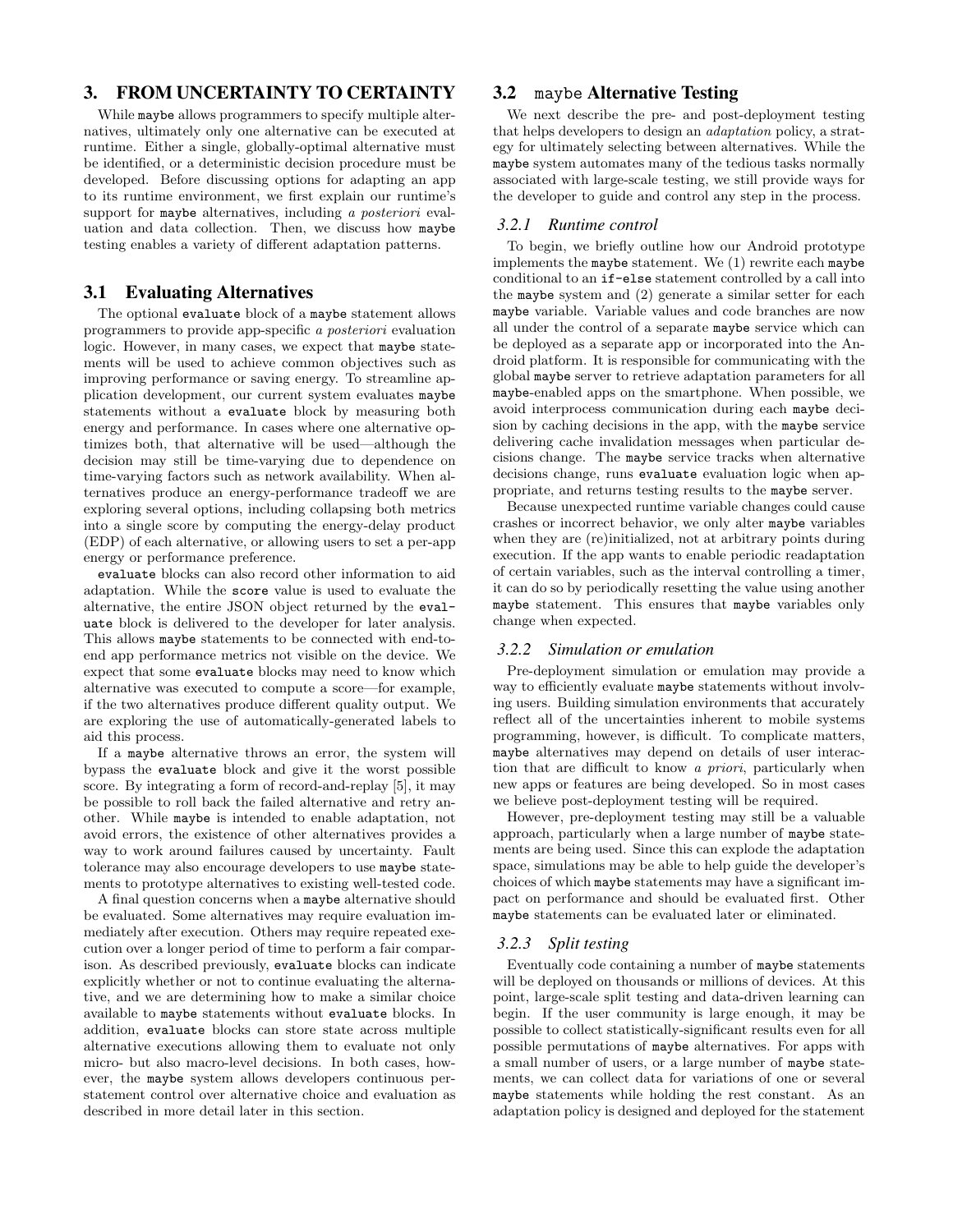being tested, we begin to vary and measure the next group of maybe statements. Developers can observe and control the testing process through a web interface.

Each time a maybe statement is reached or maybe variable is set, the maybe system records:

- what maybe was reached;
- what alternative was used and why. This includes all environmental features used to make the decision, as well as any other available provenance information;
- what evaluate block evaluated the alternative, and the entire JSON object it returned, including the score;
- and a variety of other environmental and configuration parameters that the user permits access to: A user identifier; device and platform information; networking provider and conditions; location; battery level; and so on.

This dataset is periodically uploaded to the maybe server and used to drive the adaptation approaches discussed next.

#### *3.2.4 Simultaneous split testing*

While large-scale split testing is intended to provide good coverage over all possible sources of uncertainty we have discussed, it still normally requires that only one decision be made at any given time—implying that two alternatives may never be evaluated under identical conditions. For maybe statements, however, we are exploring the idea of performing simultaneous split testing. In this model the app forks at the top of the maybe statement, executes and scores all alternatives, and then continues with the outputs from the best alternative at the bottom of the maybe statement. On single-core devices this can be done in serial, while the growing number of multi-core smartphones provides the option of doing this in parallel. The benefit of this approach is that each alternative is executed under near-identical conditions. The drawbacks include the overhead of the redundant executions and the possibility for interference between alternatives executing in parallel.

# 3.3 maybe Endgames

The entire maybe approach is predicated on the fact that there does exist, among the alternatives, a right decision, even if it depends on many factors and uncertainties. We continue by discussing how the dataset generated by postdeployment testing can be used to determine how to correctly choose maybe alternatives at runtime.

## *3.3.1 Simple cases*

In the simplest case, testing may reveal that a single alternative performs the best on all devices, for all users, at all times. In this situation, the maybe system may offer a way for the developer to immediately cease testing of that alternative and even automatically rewrite that portion of code to remove the maybe statement. However, it is also possible that the situation may change in the future when a new device, or Android version, or battery technology is introduced, and so the programmer may also choose to preserve the flexibility in case it is useful in the future.

The slightly more complicated case is when testing reveals that alternatives provide stable tradeoffs between energy and performance—one alternative always saves energy at the cost of performance. In this case the system only has to determine whether to prioritize energy or performance.

While this decision seems simple, it is itself complicated by differences in battery capacity, charging habits, mixtures of installed apps, and the importance of the app to each user. However, the stability of the alternatives' outcomes means that once an energy or performance policy decision has been made, the choice of alternative has also been made.

#### *3.3.2 Static adaptation*

In the more complicated cases, testing reveals that the choice of alternative depends on some subset of the factors driving uncertainty in mobile systems programming. We break this group into two subsets, depending on whether the adaptation is time varying (dynamic) or not (static). We begin with the second, somewhat easier case.

If the alternative is determined through static adaptation then the correct decision is a function of some unchanging (or very-slowly changing) aspect of the deployed environment. Examples include the device model, average network conditions, the other apps installed on the device, or user characteristics such as gender, age, or charging habits. In this case it is possible that the correct alternative can be determined through clustering based on these features, and once determined will remain the best choice for a long time.

#### *3.3.3 Dynamic adaptation*

If the choice of alternative depends on dynamic factors such as the accuracy of location services, the amount of energy left in the battery, or the type of network the device is currently connected to, then it is possible that no single alternative can be chosen even for a single user. Instead, the maybe system allows developers to evaluate one or more strategies to drive the runtime alternative selection process.

Note that evaluate blocks are not intended to accomplish this kind of adaptation. First, they run after the maybe statement has been executed, not before. Second, permaybe strategy defeats the flexibility inherent to the maybe approach and would devolve into the fragile decision-making we are trying to avoid.

Instead, the maybe system allows developers to experiment with and evaluate a variety of different dynamic adaptation strategies deployed in a companion library, with the decision guided by post-deployment testing. For example, if the performance of an alternative is discovered to be correlated with a link providing a certain amount of bandwidth, then that adaptation strategy can be connected with that particular maybe statement.

Observe that in some cases of dynamic adaptation, what begins as a maybe statement may end as effectively ifelse statement switching on a static threshold—the same approach we attacked to motivate our system. However, through the process of arriving at this point we have determined several things that were initially unknown: (1) what the alternatives accomplish, (2) that a single threshold works for all users, and  $(3)$  what that threshold is. And by maintaining the choice as a maybe statement, they can continue adaptating as devices, users, and networks change.

Another benefit of this approach is that time-varying decisions can be outsourced to developers with expertise in the particular area affecting adaptation decisions. For example, by exposing an energy-performance tradeoff through a maybe statement, a developer allows it to be connected to a sophisticated machine learning algorithm written by an expert in energy adaptation, instead of their own ad-hoc approach.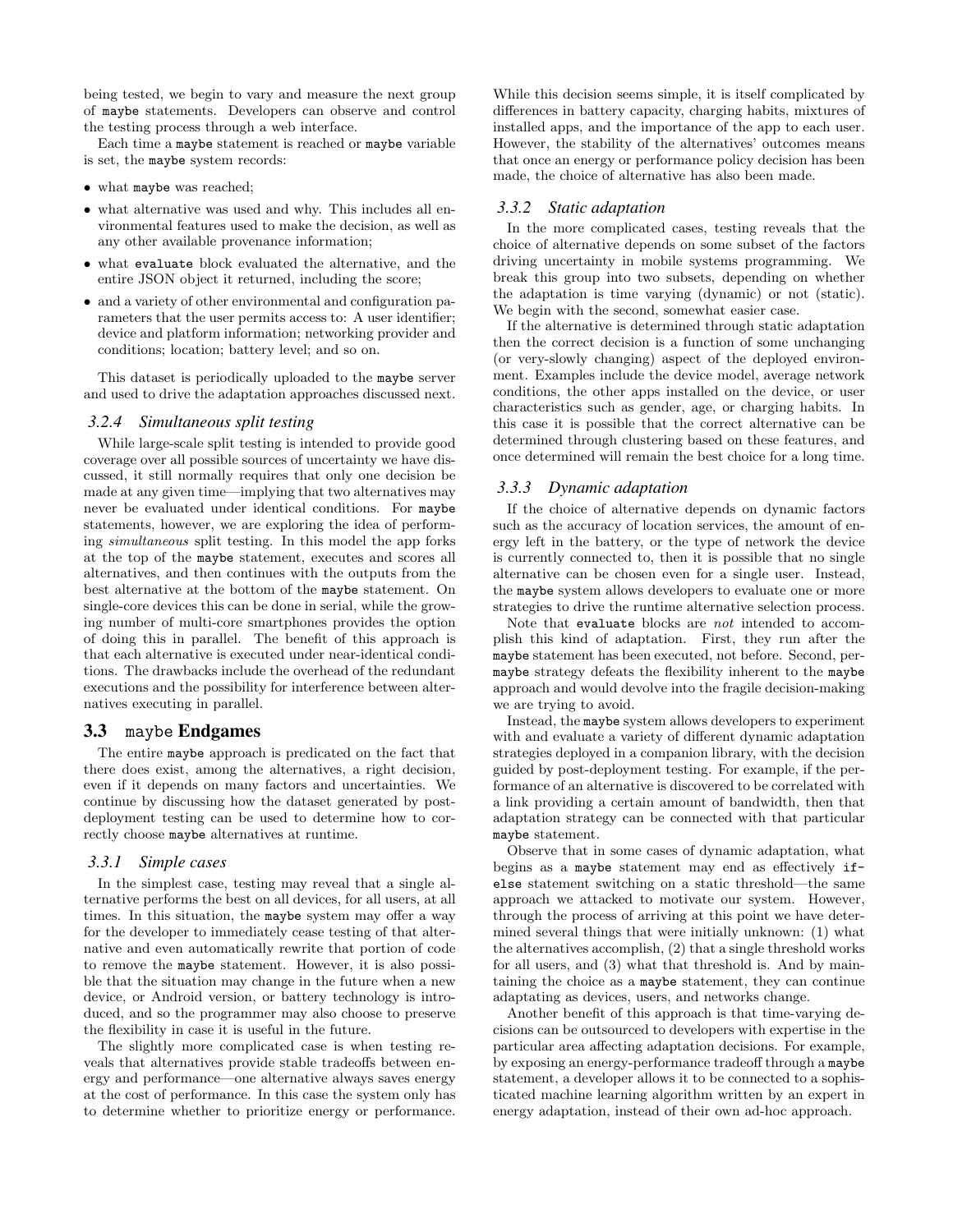#### *3.3.4 Manual adaptation*

In some cases even our best efforts to automatically adapt may fail, and it may be impossible to predict which alternative is best for a particular user using a particular device at a particular time. If the differences between the alternatives are small, then it may be appropriate to simply fall back to a best-effort decision. However, if the differences between the alternatives are significant then the maybe alternatives may need to be exposed to the user through a settings menu. Fortunately, information obtained through testing can still be presented to the user to guide their decision. Note that this requires labeling alternatives in a human-readable way.

#### 3.4 Continuous Adaptation

Finally, even once a decision process for a particular maybe alternative has been developed, it should be periodically revisited as users, devices, networks, batteries, and other factors affecting mobile apps continue to change. To enable continuous adaptation, developers can configure maybe statements to continue to periodically experiment with alternatives other than the one selected by the alternative testing process. Changes in alternative performance relative to the expectations established during the last round of alternative testing may trigger a large-scale reexamination of that maybe statement using the same process described above.

# <span id="page-4-0"></span>4. EXAMPLE USE CASES

The maybe system is inspired by our frustrations building smartphone apps that confront the uncertainties inherent to mobile systems programming. In this section we describe several examples of how to use the maybe statement drawn from our own experiences.

# 4.1 PocketParker App

PocketParker [\[8\]](#page-5-3) estimates parking lot availability by using the smartphone's accelerometer to detect users entering and leaving parking spots. To do this is an energy-efficient manner, we initially developed a custom activity recognition algorithm that duty-cycled the accelerometer to conserve energy. Towards the end of our development, Google released their own activity recognition API as a part of their Google Play Services framework. Based on several small-scale tests there was no clear winner when comparing the two algorithms, and so we decided to use Google's implementation to offload the maintenance burden. Supporting both algorithms, switching between them at runtime, and assessing the resulting impact on a larger user population would have required a significant amount of development effort.

Such runtime decisions fit naturally into the maybe framework. Instead of having to choose based on small-scale local testing, the maybe system can manage the transition from a mature but app-specific and expensive to maintain algorithm to a potentially-immature but canonical library implementation. As the library implementation improves and begins to out-perform the hand-tuned alternative, the maybe system can conduct repeated testing and move more users over to the library implementation. For some users or on some devices, the library implementation may never outperform the app-specific algorithm, in which cases maybe allows both alternatives to coexist safely while ensuring that each user enjoys whichever approach is most effective for them.

# 4.2 PhoneLab Conductor

PHONELAB is a large scale smartphone platform testbed at the University at Buffalo [\[9\]](#page-5-4). We leverage the Android logcat subsystem as a data collection mechanism—experiments log their data into a system-wide log buffer and we collect and upload this data on their behalf.

We developed an app called the PhoneLab Conductor for this purpose which provides a good example of custom maybe evaluation logic. The goal of our app is to collect data reliably while minimizing energy consumption, storage usage, and metered data usage. With the maybe statement branching between multiple policies for uploading data—such as always waiting until the user reaches a plug, or always initiating an upload once the storage allocated is 50% full—the evaluation logic would provide the worst possible score if data had been lost, or otherwise a score combining the multiple attributes the app is trying to minimize.

Due to the uncertainties we faced during development, we implemented a configuration interface that periodically retrieves parameters from our server and uses them to reconfigure variable components of the app. This allows us to control aspects of program behavior such as the amount of storage space we use on each device for logs, how often we check for updates, and how to decide whether to upload data. Several of these features have proven essential after deployment—for example, when an upload policy that worked previously abruptly stopped working on a newer Android version. Development of this app would have been considerably easier using maybe, which could automate the process of pushing policies to clients in an energy-efficient way, and enabling per-user goal-driven adaptation.

#### 4.3 Navjack Sensing Platform

The Navjack project is exploring hijacking in-car navigation devices built from recycled smartphones [\[3\]](#page-5-5) and deployed in personal vehicles to enable city-scale sensing. Volunteers install a device that acts as a dedicated navigation aid and car performance monitor but also continuously collects sensor data, utilizing the car's battery for power, the car's driver for maintenance, and inexpensive machine-tomachine (M2M) data plans for telemetry.

Navjack's goal is to produce high-quality data in response to queries while minimizing cellular data usage and car battery energy consumption. Many uncertainties specific to this app complicate the process. Some car cigarette lighters and USB charging docks provide power while the vehicle is off, while some do not. Users drive their vehicles for different durations and at different frequencies. Cellular coverage varies, altering the energy-per-bit required to offload data. All of these factors complicate post-deployment adaptation.

maybe statements in Navjack can be used to control the sampling rate, the set of sensors that are used, and the conditions under which uploads are attempted. This app provides an example of an adaptation state space that can potentially get quite large, and so it may provide a good chance to evaluate both our ability to perform pre-deployment simulations to reduce the state space and the success of post-deployment clustering techniques to identify salient user differences.

#### <span id="page-4-1"></span>5. DISCUSSION

We have yet to determine how natural programmers will find the maybe statement. Encouragingly, maybe statements are similar to the ubiquitous if-else statement, and in